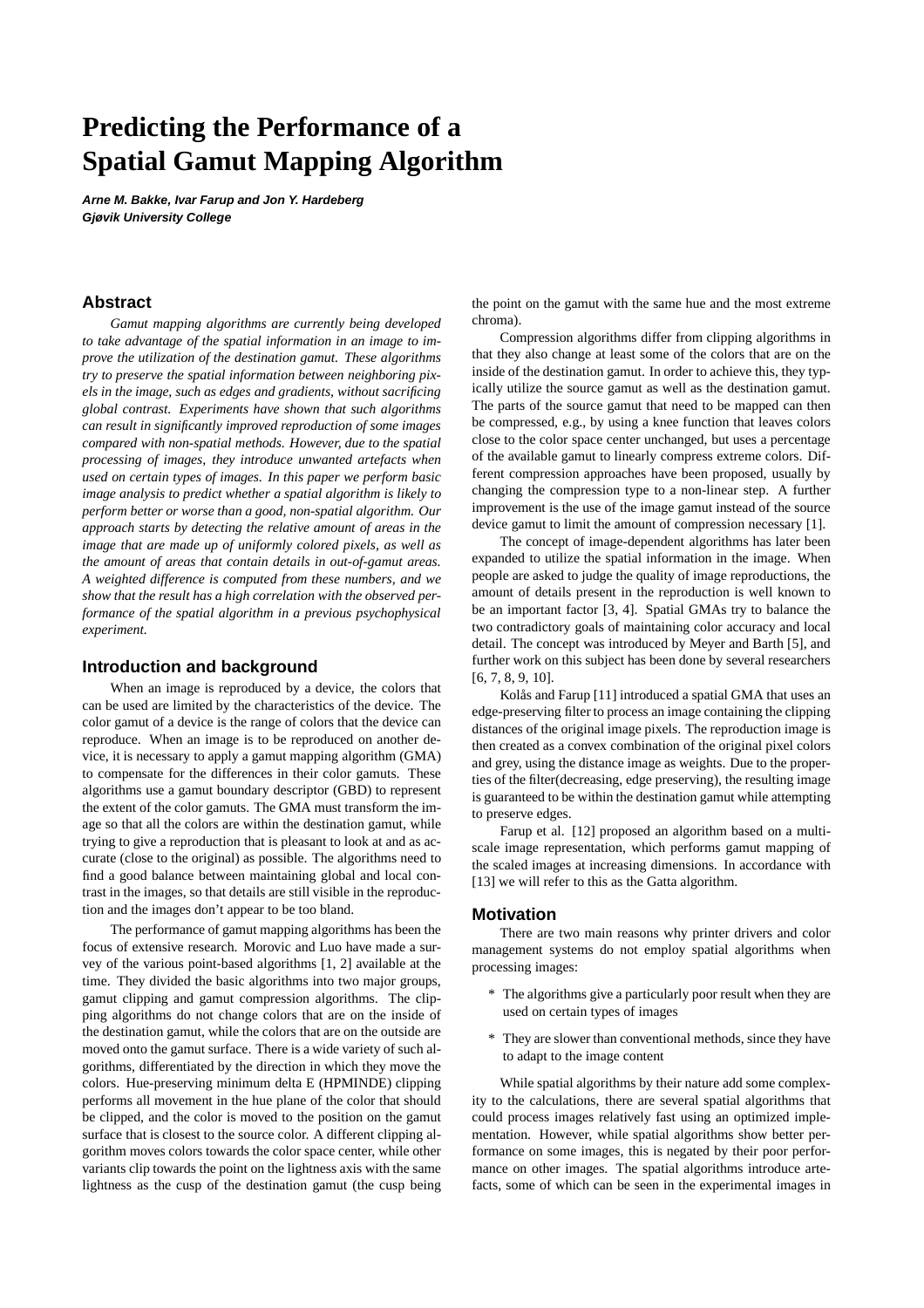

**Figure 1.** GMA score per image. Figure courtesy of Fabienne Dugay.

this paper. Farup et al. [12] investigate some of these effects, and show that they still constitute a serious impediment to the general use of spatial GMAs.

We knew that an experiment had previously been performed by Fabienne Dugay [13, 14], in which several point based and spatial GMAs had been compared. Three spatial and two pointbased GMAs were used on 20 different images. The resulting images were then used in a ranking experiment on paper, as well as a pair comparison experiment on screen. 20 observers participated, and were asked to judge the accuracy of the reproductions. This is one of the few psychophysical experiments that have been performed for gamut mapped images that involve relatively many images and observers, since this is a very time-consuming procedure. One of the conclusions [14] was that the choice of images had a great impact on the result, since the algorithms showed significantly different performance on the images used in the experiment. Figure 1 illustrates the performance of the GMAs on each separate image.

In particular, the Zolliker [15] spatial GMA performed either very well or very poorly for the individual images. After the experiment, some issues were discovered regarding the implementation of this algorithm. Because of this, we will disregard the Zolliker algorithm in the following discussion. The two other spatial GMAs, Kolås [11] and Gatta [12], display similar tendencies in their performance on the various images. They have superior performance on source images containing a lot of detail in the dark ares of the images. By taking advantage of the spatial image information, the global contrast of the image is better while details are preserved. The clipping algorithm used maintains global contrast, but the loss of all detail in out-of-gamut image areas is not preferred by the observers.

# **Method and experiment**

We constructed an image based on previous experience with spatial GMAs and their properties. The image in Figure 2 is a document containing both computer generated graphics and two captured images that were a part of the psychophysical experiment. The spatial algorithms perform better than point-based algorithms when used on these images separately, but the other parts of the document cause problems. Several artefacts are introduced into the image by the spatial GMAs, including a halo around the star. Figure 3 illustrates this problem, and a person trying to reproduce this document will complain that the halo has changed the appearance of the star into a sun with spikes.

We start by suggesting a method to determine which parts of the image contain features that have proven to be difficult for spatial algorithms. Identifying the large, uniform areas in the image that have been created using a computer is necessary to avoid applying a spatial algorithm to areas of this type. The Gatta algorithm, similariliy to other spatial GMAs, often introduces spatial artefacts when used on such areas. We introduce a novel approach to detecting this problem. First, every square consisting of 4 pixels in in the image is inspected. If a pixel belongs to such an area where the colors of the four pixels are almost equal, the pixel value is set to black. We define almost equal as no pixel may have a larger RGB difference from the average color than 1. Otherwise, the pixel value is set to white.

Figure 4 is the result of performing this operation on the image. To create completely filled areas and reduce the amount of noise in this black and white image, a mathematical morphology [16] technique known as dilation is applied. This removes most of the small patches of two by two equal pixels in otherwise non-uniform areas. Afterwards, we count the number of pixels in connected areas of pixels which are either black or white. If the number of pixels in such an area is small, the pixel values are inverted. Equation 1 shows the sequence of the operations,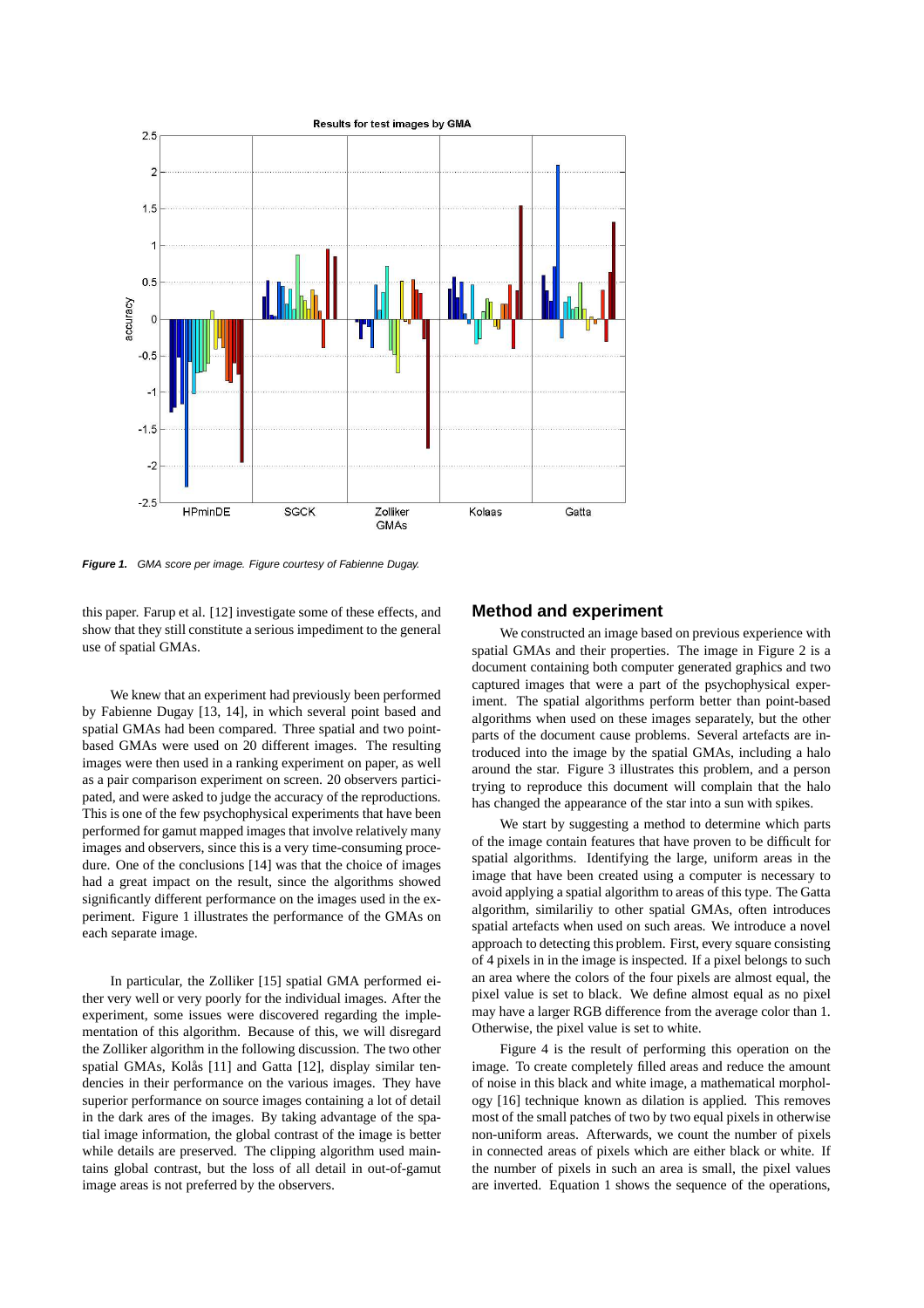



**Figure 3.** Artefacts introduced by the Gatta GMA. The star suffers from a halo effect.

**Figure 2.** Our test image

where *Block* is the initial block detection, and *Inv* refers to the conditional invertion of small areas of connected pixels.

$$
I_{uniform} = Inv(Dilate(Block(I_{original})))
$$
\n(1)

The result of applying this algorithm to our constructed image is shown in Figure 5. The areas of the two natural images has for the most parts been correctly identified. The amusement park image has several large ares of pixels which have been clipped to black, but are mistakenly identified by the algorithm as computer generated graphics. However, while these areas are not generated on a computer, they still represent parts of the image which cause problems for spatial algorithms. As such, the inclusion of these areas with the computer generated graphics can be considered a benefit when trying to choose a GMA for this image. Whether the uniform areas consist of colors that are on the inside of the gamut is largely irrelevant, since the spatial algorithms have a tendency to change the color of pixels even when they are within the gamut. After the uniform areas have been detected, we compute the relative amount of uniform pixels  $A_{uniform}$  by counting the number of white pixels and dividing by the count of total pixels in the image in Equation 2.

$$
A_{uniform} = C_{white}(I_{uniform})/C(I_{original})
$$
\n(2)

As suggested by Dugay [14], the Gatta algorithm seems to perform better on images with a lot of detail in dark areas. Having looked at the destination gamut, it seems reasonable that the good performance on details in dark areas is explained by the poor ability of the printer to reproduce dark colors. We therefore extend this hypothesis to claim that the spatial algorithms perform better on images where there is a lot of detail in heavily out-of-gamut areas. This seems plausible, since this is one of the main motivations for extending GMAs to the spatial domain. Our approach to identify such areas combines a threshold operation with a high-pass filter.

We first compute the difference between the original image and a reproduction that has been clipped to the device gamut. All pixels that have had their values changed by the clipping algorithm are out-of-gamut, and we use a thresholding operation on the difference image to set such pixels to white.

$$
I_{oog} = Threshold(Clip(I_{original} - I_{original}))
$$
\n(3)

We define details to be high-frequency information in the image. After experimenting with different edge detection and high-pass filters, we decided to use a Gaussian filter with radius 5 and subtract the original image to detect areas containing such details.

$$
I_{high-pass} = Gaussian(I_{original}) - I_{original}
$$
\n(4)

The high-pass filtered image is then used to process the thresholded image, setting each pixel which is not near a detail (pixel distance larger than 5) to black. The remaining white areas are then per our definition out-of-gamut areas containing details. Our choice of radius is based on our training data, and will probably vary with the resolution of the device used to reproduce the image, as well as the viewing distance.

$$
I_{oogd} = Threshold(I_{oog}, I_{high-pass})
$$
\n(5)

Finally, the amount of out-of-gamut pixels with details nearby is computed relative to the total number of pixels.

$$
A_{oogd} = C_{white}(I_{oogd})/C(I_{original})
$$
\n(6)

We will now suggest an overall method for predicting the performance of a spatial GMA based on the image content. Due to the problems with the Zolliker images explained in the previous section, we will concentrate on the Gatta and Kolås algorithms. Calculating the correlation between the score of the two algorithms on the images shows that they behave very similarly. However, the Gatta algorithm performs better on average than the Kolås algorithm, therefore we will choose Gatta as our spatial GMA. Our findings are also relevant for the Kolås algorithm.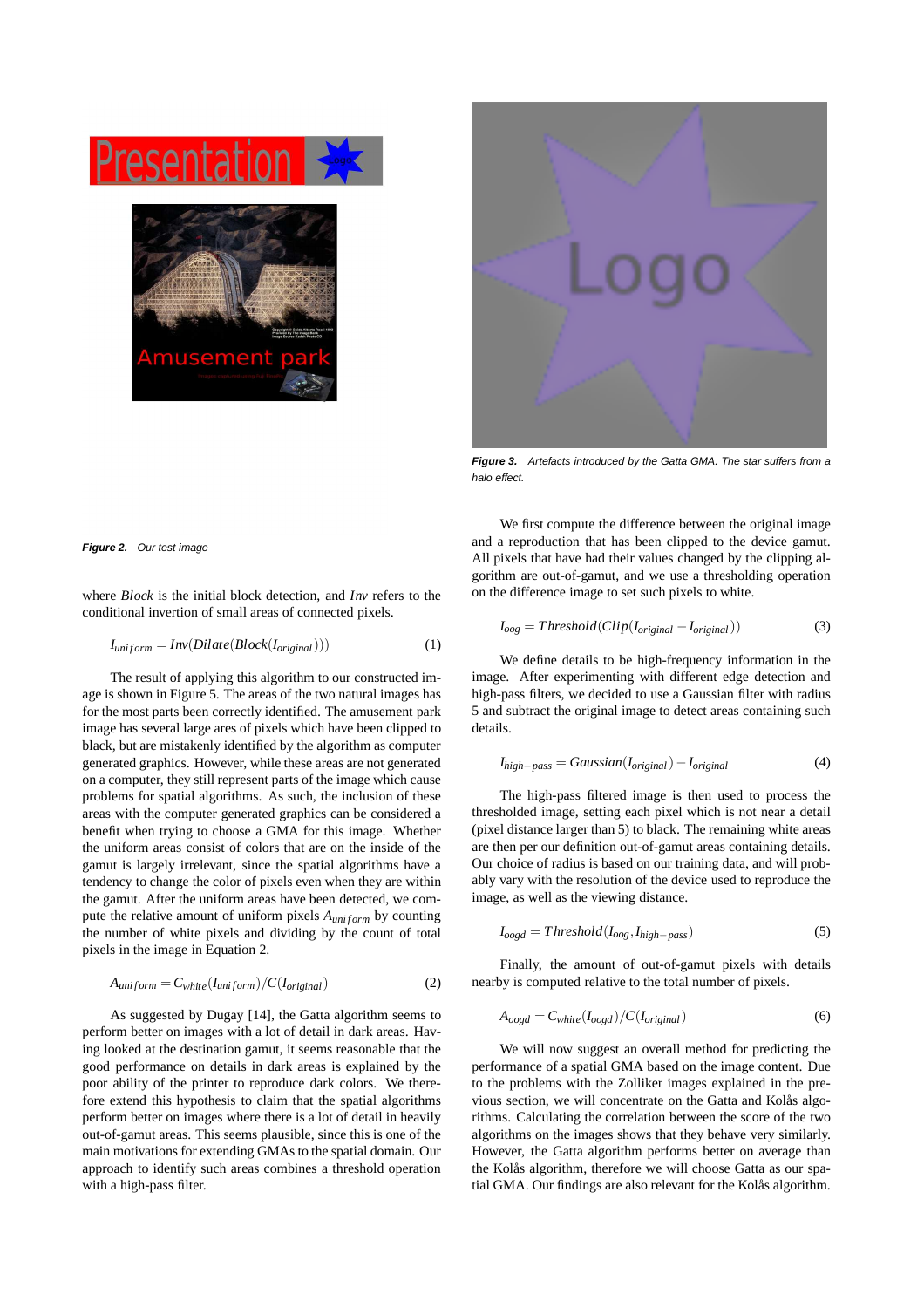

**Figure 4.** Blocks of pixels with uniform color have been detected.



**Figure 5.** Further processing leaves only the areas of the two images.

We propose that the general performance of the algorithm depends on the relative amount of the two previously specified types of areas in the image. Our two approaches are combined into a single model in order to try to predict whether a spatial algorithm should be applied to an image. We create a predictor for the performance of the spatial GMAs by detecting the two different types of pixel areas in the image and computing a weighted sum as follows in Equation 7. Here, the predicted performance *Ppred* is the weighted sum of the relative pixel area with uniform color and the relative area with uniform color in the image. Our model gives a good fit with the observed performance using  $w = 1.27$ .

$$
P_{pred} = A_{oogd} - w * A_{uniform}
$$
 (7)

Further analysis shows that there is a strong correlation between this predictor and the Z-score of the Gatta algorithm for the 20 images used in the experiment. A correlation  $\rho$  of 0.89 has been calculated. More importantly, the images where the Gatta algorithm performs quite well or poorly can generally be identified. The predictor fails for one of the images in the experiment, because the Gatta algorithm performs well on an image which contains a large area of uniform color. This exception can probably be explained by the small gradient values surrounding this area, since the halo artefacts mostly occur when the uniform areas are surrounded by sharp edges. Taking this into account, an even better fit with the Z-score could be achieved.

## **Conclusions and future work**

The previous psychophysical experiment suggested that spatial GMAs perform poorly on content where there are large uniform areas, in particular synthetically generated images, due to the generation of visual artefacts. Spatial GMAs do improve the mapping of images that have a lot of detail in areas that are outside the destination gamut. We have successfully exploited these suppositions to create a model that with some accuracy is able to predict the performance of a spatial GMA. This makes the practical application of such algorithms more feasible.

The correlation between our suggested model and the Zscore of the Gatta algorithm can be further improved by adding some detection of whether the uniform areas in the images are surrounded by hard edges or gradients. This could be done by using an edge detection filter, and using erosion/dilation to get some overlap between the edge and the uniform area. If there is no overlap between the edges and the borders of the area, you can assume that there is a gradual transition. The area could then be processed by a spatial algorithm and still give a good visual result. A new psychophysical experiment is also desired to verify the model on independent test data.

#### **Acknowledgements**

We would like to thank Fabienne Dugay and the people involved in her psychophysical experiment for the use of their data.

#### **References**

- [1] Ján Morovič. *To Develop a Universal Gamut Mapping Algorithm*. PhD thesis, Colour & Imaging Institute, University of Derby, 1998.
- [2] Ján Morovič and M. Ronnier Luo. The fundamentals of gamut mapping: A survey. *Journal of Imaging Science and Technology*, 45(3):283–290, 2001.
- [3] John J. McCann and P. M. Hubel. In-gamut image reproduction using spatial comparisons. United States Patent, US 6,516,089 B1, 2003.